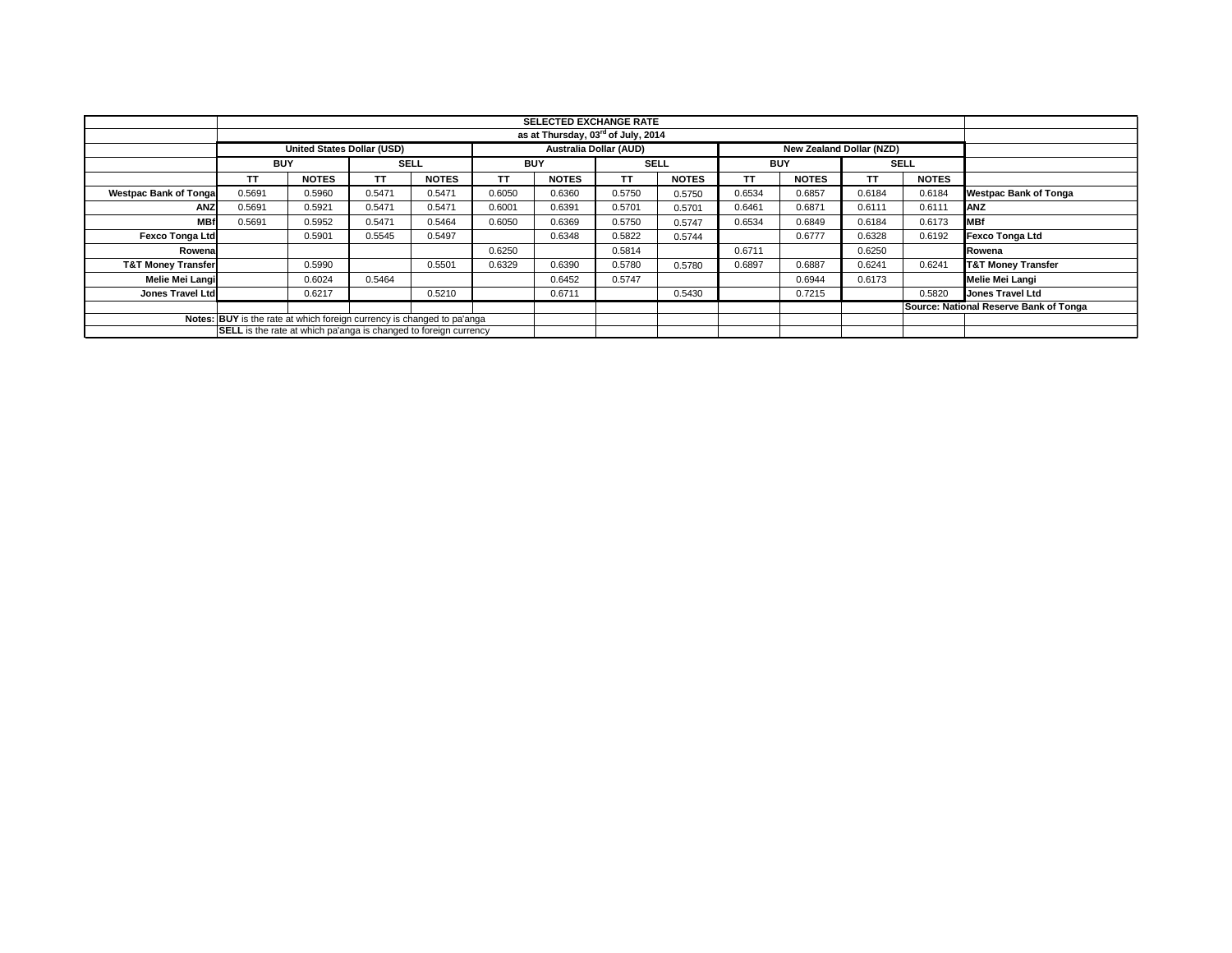|                               |                                                                         |                                   |        |              |            | <b>SELECTED EXCHANGE RATE</b>                |        |              |            |                                 |                                        |              |                               |
|-------------------------------|-------------------------------------------------------------------------|-----------------------------------|--------|--------------|------------|----------------------------------------------|--------|--------------|------------|---------------------------------|----------------------------------------|--------------|-------------------------------|
|                               |                                                                         |                                   |        |              |            | as at Friday, 11 <sup>th</sup> of July, 2014 |        |              |            |                                 |                                        |              |                               |
|                               |                                                                         | <b>United States Dollar (USD)</b> |        |              |            | <b>Australia Dollar (AUD)</b>                |        |              |            | <b>New Zealand Dollar (NZD)</b> |                                        |              |                               |
|                               | <b>BUY</b>                                                              |                                   |        | <b>SELL</b>  | <b>BUY</b> |                                              | SELL   |              | <b>BUY</b> |                                 |                                        | <b>SELL</b>  |                               |
|                               | ΤT                                                                      | <b>NOTES</b>                      | ΤT     | <b>NOTES</b> | TΤ         | <b>NOTES</b>                                 | ΤT     | <b>NOTES</b> | TΤ         | <b>NOTES</b>                    | TΤ                                     | <b>NOTES</b> |                               |
| <b>Westpac Bank of Tonga</b>  | 0.5695                                                                  | 0.5964                            | 0.5475 | 0.5475       | 0.6081     | 0.6391                                       | 0.5781 | 0.5781       | 0.6501     | 0.6824                          | 0.6151                                 | 0.6151       | <b>Westpac Bank of Tonga</b>  |
| ANZ                           | 0.5695                                                                  | 0.5925                            | 0.5475 | 0.5475       | 0.6030     | 0.6420                                       | 0.5730 | 0.5730       | 0.6427     | 0.6837                          | 0.6077                                 | 0.6077       | <b>ANZ</b>                    |
| <b>MBf</b>                    | 0.5695                                                                  | 0.5952                            | 0.5475 | 0.5464       | 0.6081     | 0.6410                                       | 0.5781 | 0.5780       | 0.6501     | 0.6803                          | 0.6151                                 | 0.6135       | <b>MBf</b>                    |
| <b>Fexco Tonga Ltd</b>        |                                                                         | 0.5905                            | 0.5544 | 0.5501       |            | 0.6379                                       | 0.5849 | 0.5774       |            | 0.6741                          | 0.6287                                 | 0.6160       | <b>Fexco Tonga Ltd</b>        |
| Rowena                        |                                                                         |                                   |        |              | 0.6250     |                                              | 0.5848 |              | 0.6667     |                                 | 0.6211                                 |              | Rowena                        |
| <b>T&amp;T Money Transfer</b> |                                                                         | 0.5994                            |        | 0.5505       | 0.6290     | 0.6421                                       | 0.5811 | 0.5811       | 0.6897     | 0.6854                          | 0.6238                                 | 0.6238       | <b>T&amp;T Money Transfer</b> |
| Melie Mei Langi               |                                                                         | 0.6024                            | 0.5464 |              |            | 0.6494                                       | 0.5780 |              |            | 0.6897                          | 0.6135                                 |              | Melie Mei Langi               |
|                               |                                                                         |                                   |        |              |            |                                              |        |              |            |                                 | Source: National Reserve Bank of Tonga |              |                               |
|                               | Notes: BUY is the rate at which foreign currency is changed to pa'anga  |                                   |        |              |            |                                              |        |              |            |                                 |                                        |              |                               |
|                               | <b>SELL</b> is the rate at which pa'anga is changed to foreign currency |                                   |        |              |            |                                              |        |              |            |                                 |                                        |              |                               |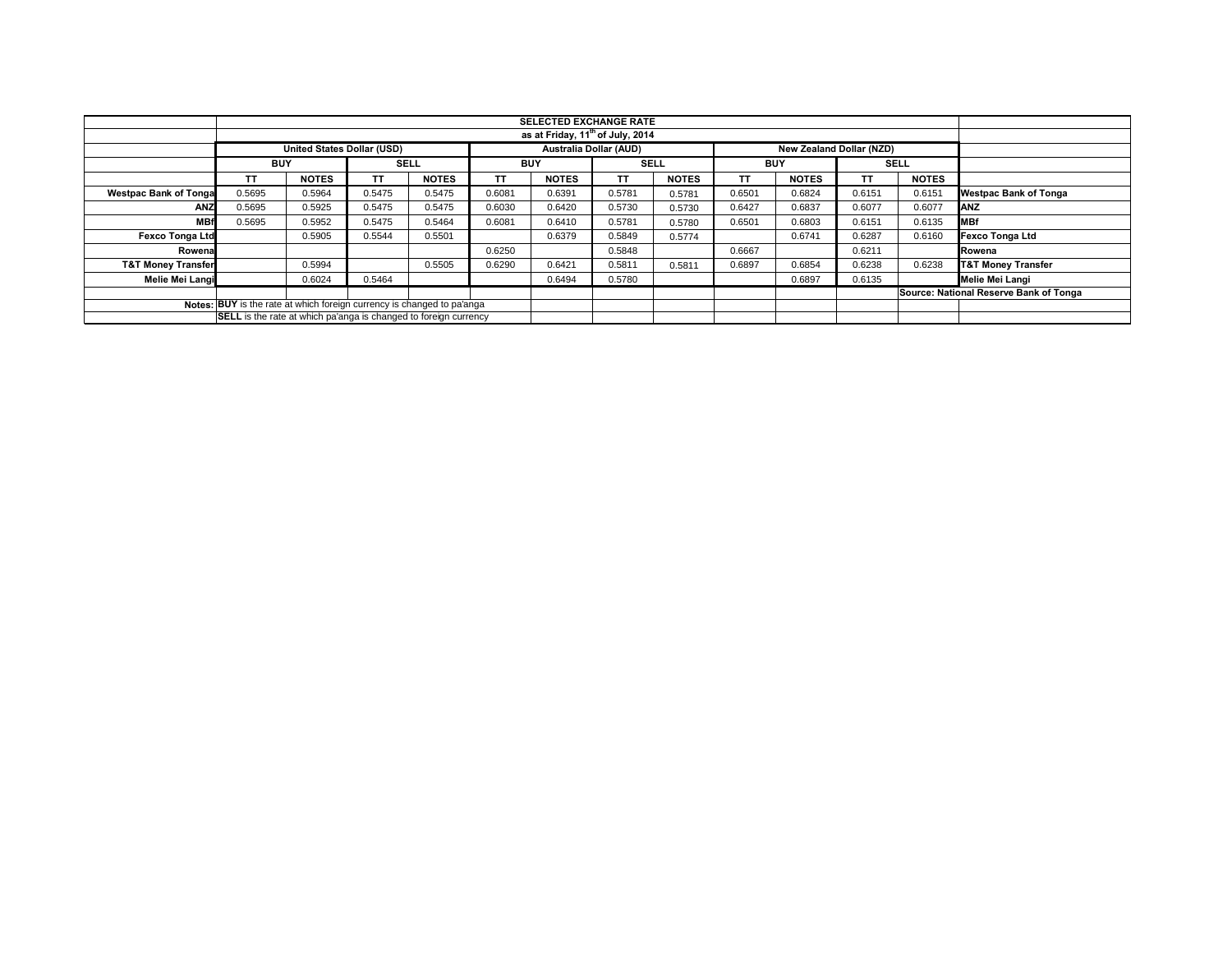|                               |                                                                         |                                   |             |              |            | <b>SELECTED EXCHANGE RATE</b>                |             |              |            |                          |             |              |                                        |
|-------------------------------|-------------------------------------------------------------------------|-----------------------------------|-------------|--------------|------------|----------------------------------------------|-------------|--------------|------------|--------------------------|-------------|--------------|----------------------------------------|
|                               |                                                                         |                                   |             |              |            | as at Friday, 18 <sup>th</sup> of July, 2014 |             |              |            |                          |             |              |                                        |
|                               |                                                                         | <b>United States Dollar (USD)</b> |             |              |            | Australia Dollar (AUD)                       |             |              |            | New Zealand Dollar (NZD) |             |              |                                        |
|                               | <b>BUY</b>                                                              |                                   | <b>SELL</b> |              | <b>BUY</b> |                                              | <b>SELL</b> |              | <b>BUY</b> |                          | <b>SELL</b> |              |                                        |
|                               | TΤ                                                                      | <b>NOTES</b>                      | ТT          | <b>NOTES</b> | TΤ         | <b>NOTES</b>                                 | TΤ          | <b>NOTES</b> | TΤ         | <b>NOTES</b>             | TΤ          | <b>NOTES</b> |                                        |
| <b>Westpac Bank of Tongal</b> | 0.5669                                                                  | 0.5938                            | 0.5449      | 0.5449       | 0.6064     | 0.6374                                       | 0.5764      | 0.5764       | 0.6563     | 0.6886                   | 0.6213      | 0.6213       | <b>Westpac Bank of Tonga</b>           |
| ANZ                           | 0.5669                                                                  | 0.5899                            | 0.5449      | 0.5449       | 0.6028     | 0.6418                                       | 0.5728      | 0.5728       | 0.6501     | 0.6911                   | 0.6151      | 0.6151       | <b>ANZ</b>                             |
| <b>MBf</b>                    | 0.5669                                                                  | 0.5952                            | 0.5449      | 0.5435       | 0.6064     | 0.6369                                       | 0.5764      | 0.5780       | 0.6563     | 0.6897                   | 0.6213      | 0.6211       | <b>MBf</b>                             |
| <b>Fexco Tonga Ltd</b>        |                                                                         | 0.5878                            | 0.5519      | 0.5475       |            | 0.6377                                       | 0.5853      | 0.5769       |            | 0.6818                   | 0.6369      | 0.6231       | <b>Fexco Tonga Ltd</b>                 |
| Rowena                        |                                                                         |                                   |             |              | 0.6250     |                                              | 0.5848      |              | 0.6711     |                          | 0.6289      |              | Rowena                                 |
| <b>T&amp;T Money Transfer</b> |                                                                         | 0.5968                            |             | 0.5479       | 0.6329     | 0.6404                                       | 0.6794      | 0.6794       | 0.6944     | 0.6916                   | 0.6220      | 0.6220       | <b>T&amp;T Money Transfer</b>          |
| Melie Mei Langi               |                                                                         | 0.6024                            | 0.5435      |              |            | 0.6452                                       | 0.5780      |              |            | 0.6993                   | 0.6211      |              | <b>Melie Mei Langi</b>                 |
| <b>Jones Travel Ltd</b>       |                                                                         | 0.6194                            |             | 0.5190       |            | 0.6739                                       |             | 0.5455       |            | 0.7257                   |             | 0.5858       | Jones Travel Ltd                       |
| MoneyGram                     | 0.5855                                                                  |                                   | 0.5506      |              | 0.6238     |                                              | 0.5906      |              | 0.6842     |                          | 0.6336      |              | <b>MoneyGram</b>                       |
|                               |                                                                         |                                   |             |              |            |                                              |             |              |            |                          |             |              | Source: National Reserve Bank of Tonga |
|                               | Notes: BUY is the rate at which foreign currency is changed to pa'anga  |                                   |             |              |            |                                              |             |              |            |                          |             |              |                                        |
|                               | <b>SELL</b> is the rate at which pa'anga is changed to foreign currency |                                   |             |              |            |                                              |             |              |            |                          |             |              |                                        |